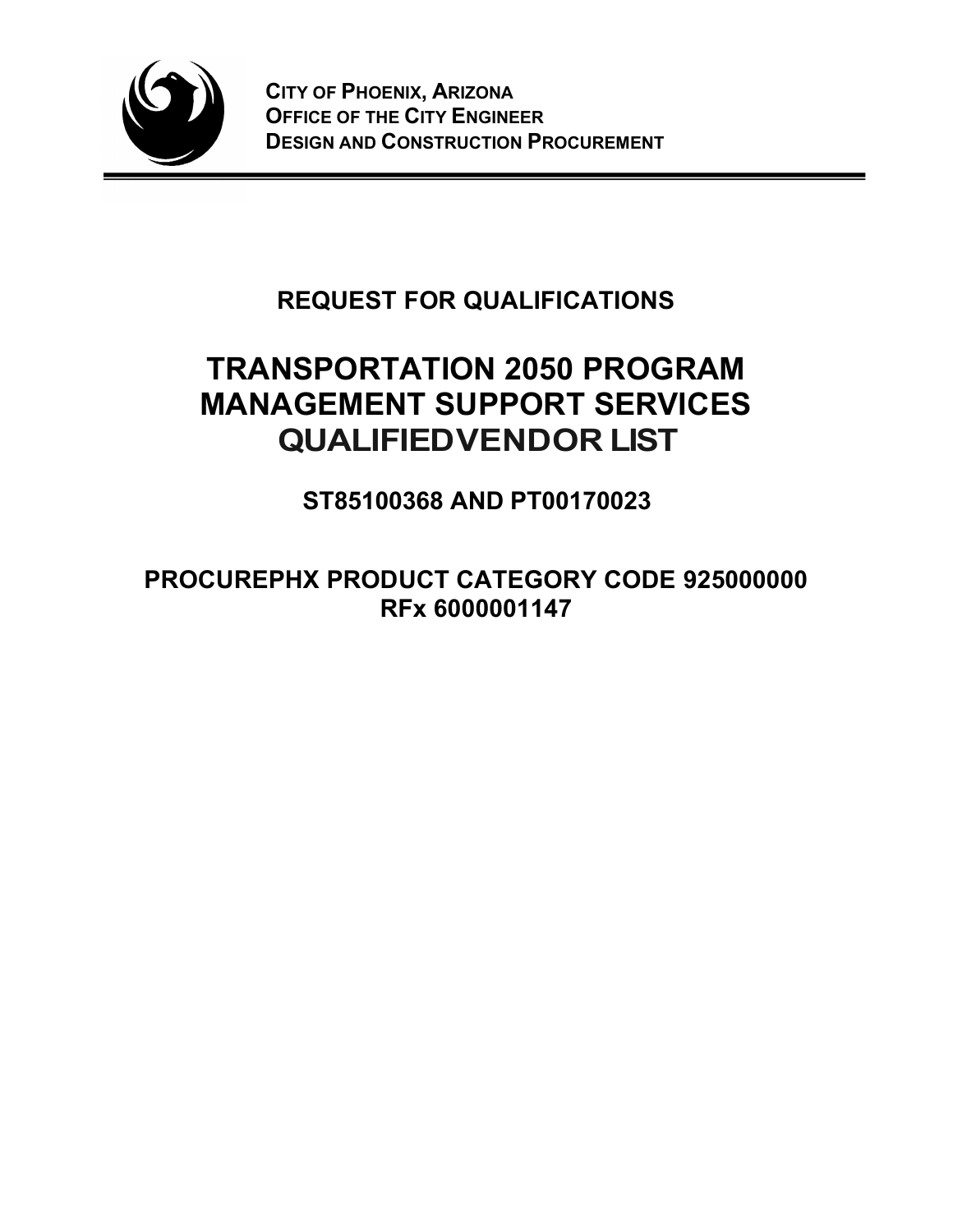### REQUEST FOR QUALIFICATIONS

The City of Phoenix Public Transit and Street Transportation Departments desire to establish a Qualified Vendor List (QVL) to provide support services for the planning and implementation of the Transportation 2050 (T2050) Multi-Modal Transportation Program. Firms must specifically identify in the Statement of Qualifications Information Sheet the classification(s) for which the firm is qualified and interested in providing to the City.

#### SECTION I - PROJECT DESCRIPTION

The City of Phoenix Public Transit and Street Transportation Departments (COP) have recently selected AECOM Technical Services, Inc. (AECOM) as the Program Manager (PM) to provide a wide variety of services to support COP staff in the planning, programming and implementation of the T2050 program.

AECOM will provide up to a maximum of 60 percent of the required staff and services under the PM agreement if it is in the best interest of the City. The balance of the staff and services provided by the PM under the agreement shall be provided through a QVL selection process. The QVL will be created, managed, and administered by the PM, with the assistance of and coordination with COP staff. The PM will utilize the QVL to provide subconsulting opportunities through a City-approved subconsultant selection process. Selected subconsultants for the QVL will contract directly with the PM as the need for services is identified.

Generally, design services provided under this contract by the PM and QVL will be limited to preliminary engineering and staff augmentation. However, additional design services may be performed under this agreement by the PM and/or by firm(s) selected from the QVL. The PM and QVL firms may pursue selected design services procured by the City separately outside of this contract, as identified and permitted by COP staff.

#### SECTION II - SCOPE OF WORK

The COP, in collaboration with the PM, will make qualifications-based selections from the QVL for task order assignments when services are required in support of the T2050 Program. The service areas where specific task order services may be requested include, but are not limited to, the following:

- 1.) Advanced project development
- 2.) Transportation planning
- 3.) Multi-modal transportation planning
- 4.) Traffic studies and engineering
- 5.) Feasibility studies and conceptual design
- 6.) Transit ridership collection, projections, research and analysis
- 7.) Bus rapid transit system and corridor planning/implementation support services
- 8.) Federal, state and local agency coordination
- 9.) Bicycle and pedestrian planning
- 10.) Traffic signal prioritization and conceptual design
- 11.) Intelligent Transportation Systems (ITS)
- 12.) Complete streets planning and conceptual design
- 13.) Transit facility planning
- 14.) Procurement support and advice
- 15.) Contract negotiation
- 16.) Cost and price analysis
- 17.) Technical, financial and legal evaluation of alternative financing options (may be contracted directly with COP depending on alternative financing option being evaluated)
- 18.) Environmental assessments and services
- 19.) Public involvement, education and outreach
- 20.) Website and social media communication and marketing
- 21.) Geographic information systems
- 22.) Asset management
- 23.) Right-of-way and property acquisition
- 24.) Land use and development analysis
- 25.) Project design document (plans and specifications) coordination
- 26.) Transportation project design services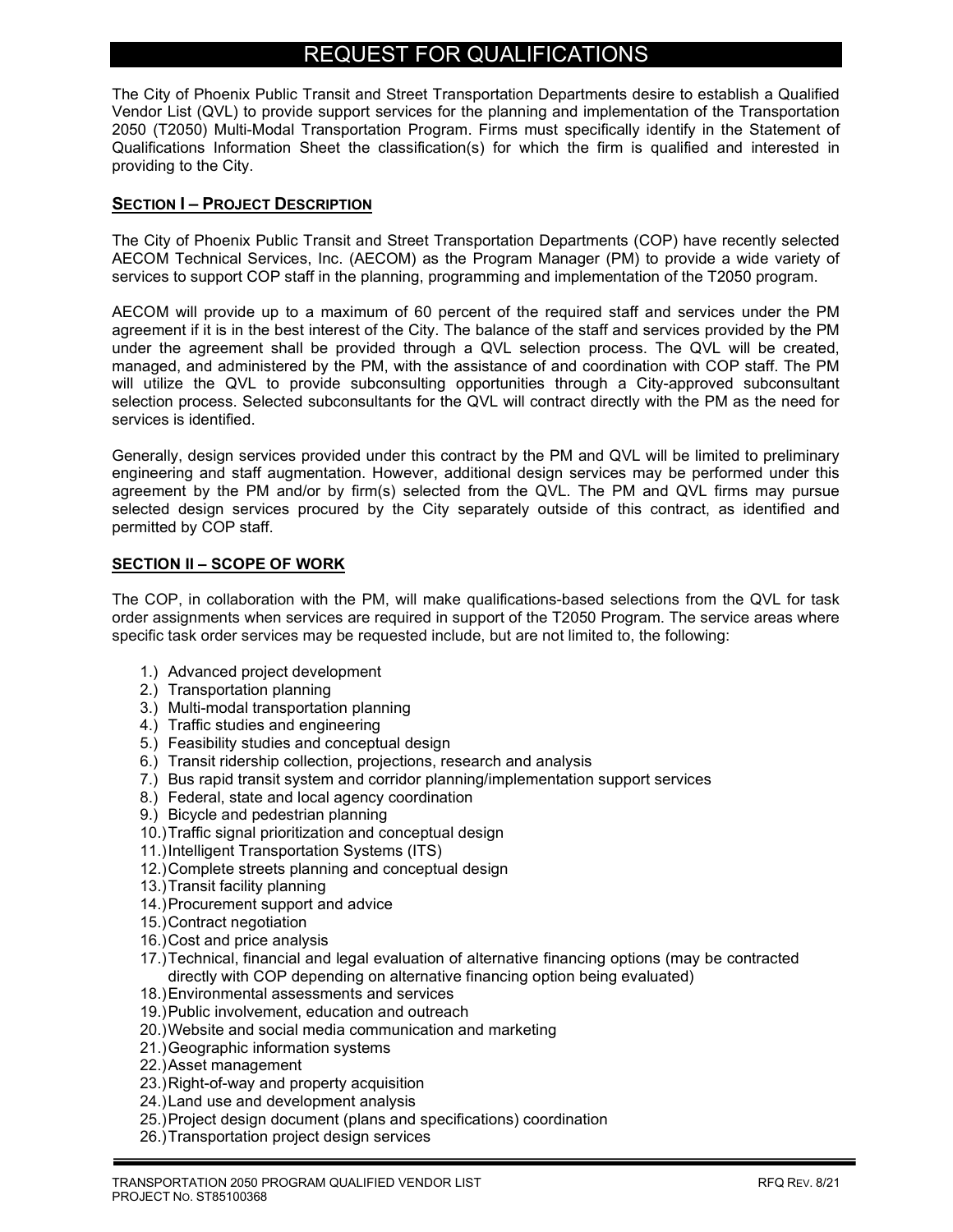- 27.) Subsurface utility engineering
- 28.) Utility coordination
- 29.) Roadway pavement, cross-section and structure design
- 30.) Roadway pavement management
- 31.) Roadway drainage/stormwater management, preliminary engineering and design
- 32.) Structural evaluation
- 33.) Survey and Aerial Mapping
- 34.) Added value alternatives
- 35.) Other items as determined by the COP
- 36.) COP staff augmentation: Staff augmentation services would include the ability to provide qualified individuals to augment City staff for the following personnel classifications\*:
	- Project Managers
	- **Schedulers**
	- Estimators
	- Construction Managers
	- Resident Engineers
	- Inspectors
	- Administrative Assistants

\*Additional classifications for staff augmentation services may be identified during the term of the agreement.

Firms interested in submitting for the QVL shall submit Statements of Qualifications (SOQs) for the firm and its employees for each individual service area indicated above. As a need is established, the highest qualified firm from the QVL will be selected based on the evaluation criteria detailed in Section IV. Selected firms will receive a contract for a time period commensurate with the services required.

The City and PM reserve the right to change, modify, add to, or delete from the services that will be provided through the QVL. Inclusion in the QVL is not a guarantee that any particular firm will be selected to provide services. The QVL established through this advertisement will be valid for a period of five years. However, the City and the PM reserve the right to re-advertise the QVL to include additional services, extend the period of the QVL, or to include additional firms for specialized services.

#### **SECTION III - PRE-SUBMITTAL MEETING**

There will be no pre-submittal meeting for this project.

#### **SECTION IV - STATEMENT OF QUALIFICATIONS EVALUATION CRITERIA**

Firms will be selected through a qualifications-based selection process based on the criteria below as individual project needs come available. Sub-criteria are listed in order of importance in relation to project services. City of Phoenix project experience is not required.

#### A. Experience and Qualifications of the Prime Firm (maximum 300 points)

Describe the experience and qualifications of the prime firm in providing services for similar programs/projects. For each program/project listed, provide:

- 1. Description of the program/project including scope and project owner
- 2. Role of the firm and explain how this relates to the services being solicited
- 3. Original contract value, final contract value, and reason for variance
- 4. Start date and completion date

#### B. Experience and Qualifications of the Key Personnel (maximum 300 points)

Describe the experience and qualifications of the key personnel expected to be assigned for these as-needed services. For each key person identified, list their length of time with the firm, and their experience providing comparable services on similar programs/projects. For each project listed, provide:

1. Description of the program/project including scope and project owner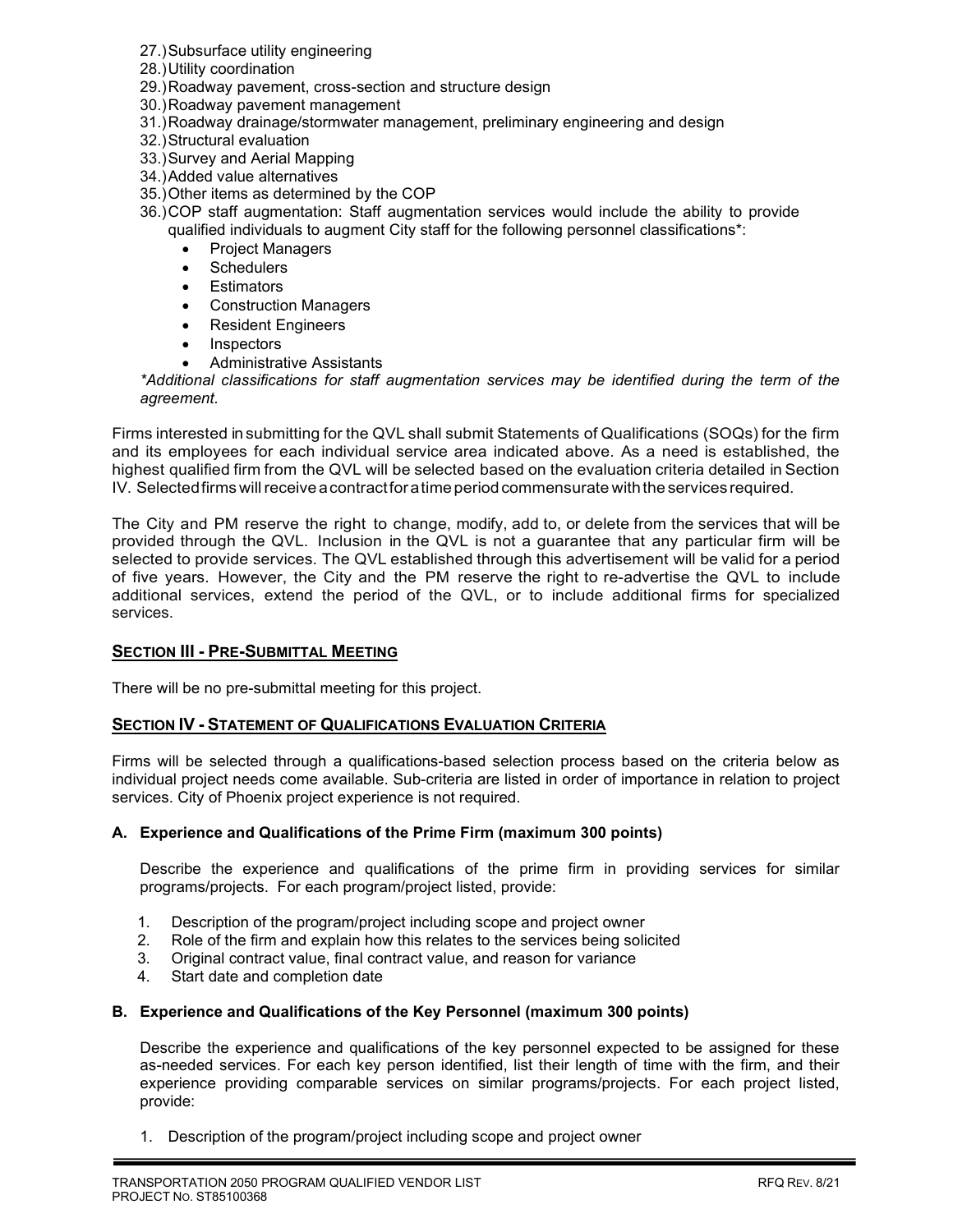- 2. Role of the person or team member and explain how this relates to the services being solicited
- 3. Original contract value, final contract value, and reason for variance
- 4. Start date and completion date

#### C. Project Management and Responsiveness (maximum 250 points)

Describe your firm's approach to processes as a subconsultant to the prime firm:

- 1. Prioritizing staffing in relation to importance of assigned projects and schedule requirements
- 2. Providing expedited services on requests for proposals and deliverables
- 3. Prompt invoicing procedures to prime firm timeliness submittal of monthly invoices by the due date established by the Program Manager
- 3. Document control/records management tracking important project information as needed

#### D. Staffing Information for Key Personnel (maximum 150 points)

Provide the following:

- 1. Team's availability and commitment to the project, including subconsultants
- 2. Team's plan to maintain continuity of the proposed services
- 3. Organization chart showing key personnel, current professional licenses or certifications, and assigned roles for both Design and Construction Administration and Inspection Services for the project
- 4. Identify the location of the lead firm's principal office and the home office location of key staff on this project

#### **SECTION V - SUBMITTAL REQUIREMENTS**

New Electronic Submittal Process: Firms interested in this project must submit a Statement of Qualifications electronically through the ProcurePHX online portal.

Submittal requirements are as follows:

 $\boxtimes$  Vendor Information: All firms must be registered in the City's Vendor Management System prior to submitting a proposal. For new firms, the City will send an email to your firm with a vendor number within two business days of submitting the request. The vendor number should be included on the cover of the SOQ. Information on how to register with the City is available at:

https://www.phoenix.gov/financesite/Pages/EProc-help.aspx

If your firm is already registered with the City of Phoenix's ProcurePHX system, please visit https://eprocurement.phoenix.gov/irj/portal to login and access the electronic solicitation.

#### $\boxtimes$  The product category code for this RFQ is 925000000 and the RFx number is 6000001147.

#### $\boxtimes$  Submittals:

- Submittals must be uploaded to the ProcurePhx website by the submittal due date and time.
- Submit only one (1) SOQ electronically, in .PDF format only, addressing all evaluation criteria. No hard copies will be accepted.
- Clearly display the firm name, vendor number, project title, and project number on the cover of the SOQ.
- A maximum of seven pages is permitted to address Criteria B, C and D in the SOQ submittal.
- A firm can submit an additional 2 pages per service category to address Criterion A in the SOQ submittal.
- Maximum page limit of 7 pages plus 2 additional pages per service category includes evaluation criteria.
- **Submit electronically the Statement of Qualifications by 12:00 noon, Phoenix time, on Friday,** October 1, 2021.
- Upload one complete version of the SOQ addressing all the criteria. Upload format is .PDF.
- Page size must meet requirements of  $8\frac{1}{2}$ " x 11"
- Font size must not be less than 10 point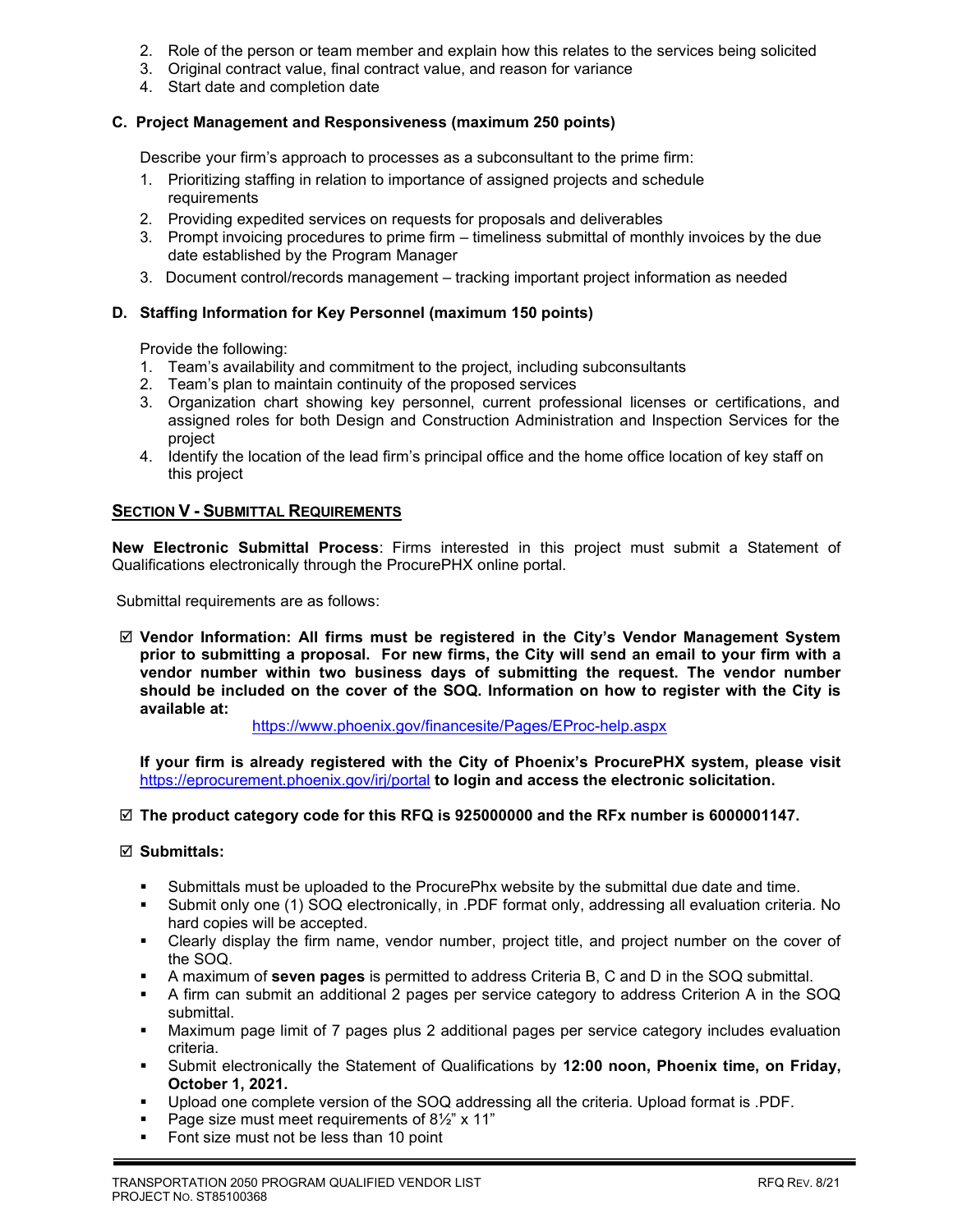- Content count:
	- $\checkmark$  Each side of a page containing evaluation criteria and additional content will be counted toward the maximum page limit noted above.
	- $\checkmark$  Pages that have project photos, charts and/or graphs will be counted towards the maximum page limit noted above.
	- $\checkmark$  Front and back covers, information sheet, Table of Contents pages, and divider (tab) pages will NOT be counted toward the maximum page limit noted above, unless they include evaluation criteria that could be considered by the selection panel.
- $\boxtimes$  Information Sheet: Provide an information sheet that includes project title, project number, RFx number, firm name, address, phone number, vendor number, and the name, title, email address and signature of your contact person for the project, and the list of services the firm is interested in providing to the City. This will not count towards the maximum page count.
- Evaluation Criteria: Address the SOQ evaluation criteria.

Note: All pages exceeding the specified maximum page limit will be removed from the submittal and not considered in evaluating a submitted SOQ.

#### SECTION VI – GROUNDS FOR DISQUALIFICATION

The following will be grounds for disqualification, and will be strictly enforced:

- Failure to submit electronically through the ProcurePHX online portal by the due date and time.
- Violating the "Contact with City Employees" policy contained in this RFQ

#### SECTION VII - SELECTION PROCESS AND SCHEDULE

Interested firms will submit a SOQ. The firms will be selected through a qualifications-based selection process. A selection committee will evaluate each SOQ per the criteria set forth in Section IV above.

A Selection Committee organized by the PM in conjunction with COP representatives will evaluate the firms under consideration. Panel members may include, but are not limited to, representatives of the PM, COP, and the City Managers, Office. Representatives from other stakeholder groups may be included on this panel.

SOQs due **October 1, 2021** 

#### **SECTION VIII - GENERAL INFORMATION**

Citywide Capital Improvement Projects. Consulting and contractor services supporting the City's Capital Improvement Projects are procured under the authority of the City Engineer, currently located within the Street Transportation Department. Design and Construction Procurement coordinates the citywide consulting and construction contracting procurement processes.

Changes to Request for Qualifications. Any changes to this Request for Qualifications (RFQ) will be in the form of a Notification. The City of Phoenix shall not be held responsible for any oral instructions. Notifications are available on both the Current Opportunities and ProcurePHX webpage.

It shall be the responsibility of the registered RFQ holder to determine, prior to the submittal of the Statement of Qualifications, if a Notification has been issued. Registered RFQ holders may refer to the web page or call the Contracts Specialist (listed below) to ascertain if a Notification has been issued for this project.

Alternate Format. For more information or a copy of this publication in an alternate format, contact the Contracts Specialist (listed below) - Voice or TTY 711. Requests will only be honored if made within the first week of the advertising period.

Release of Project Information. The City shall provide the release of all public information concerning the project, including selection announcements and contract awards. Those desiring to release information to the public must receive prior written approval from the City.